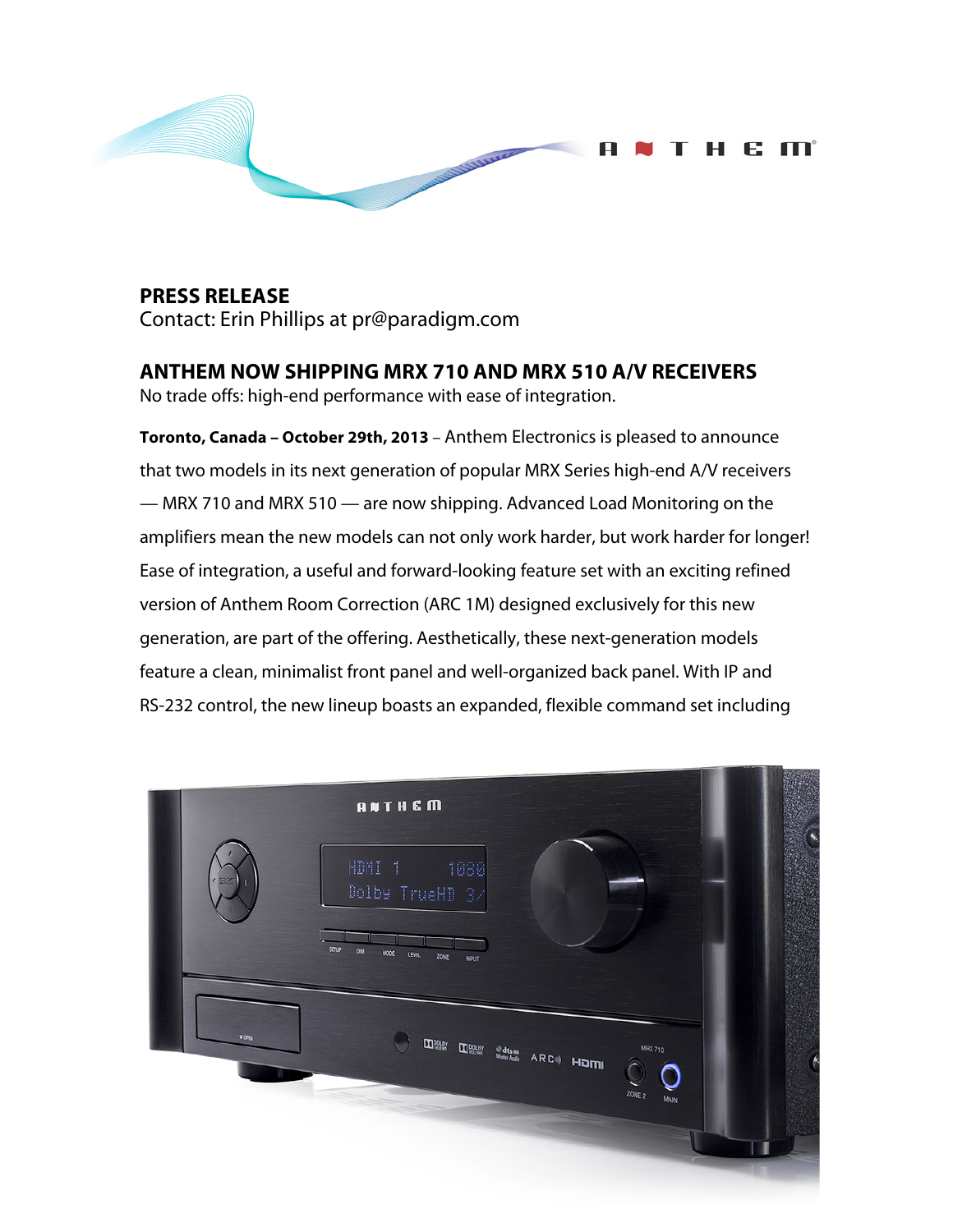drivers for popular control systems, as well as remote control apps for Android and iOS (Apple) devices both coming soon. Price, in typical Anthem fashion, once again reflects an extraordinary Performance to Value relationship. The series is set to reinforce the company's position as a leading provider of affordable high-end A/V receivers.

#### **OVERVIEW OF MRX GENERATION 2**

### **ARC 1M, an Enhanced Version of Anthem Room Correction (ARC)**

A room's physical dimensions, architectural details, dead spots, even furnishings, play a dramatic role in sound quality, so Anthem further refined the company's awardwinning room correction system with a version of ARC particular to the new generation. Dubbed ARC 1M, the software and microphone kit are included as part of the offering. ARC 1M connects via Ethernet, enjoys a higher level of digital signal processing and offers users the option to print 'before and after' room-measurement graphs. For more information on the benefits of ARC 1M, please visit anthemAV.com.

#### **Power and Advanced Load Monitoring**

MRX 710 and 510 each feature 7 channels of power. Power ratings are provided in the 'Technical Specifications' section later in this release.

All models benefit from our Advanced Load Monitoring to keep a constant eye on output. Voltage and current are monitored to keep output transistors within their safe operating area. A unique heat sink tunnel helps maintains cool operation. Inside the tunnel, temperature is also monitored. During normal use, the tunnel's temperature is below the threshold at which its fan needs to turn on. In demanding situations, where the temperature rises above an initial threshold, the fan comes on at low speed. If the temperature rises above the second threshold, the fan moves into high speed. Since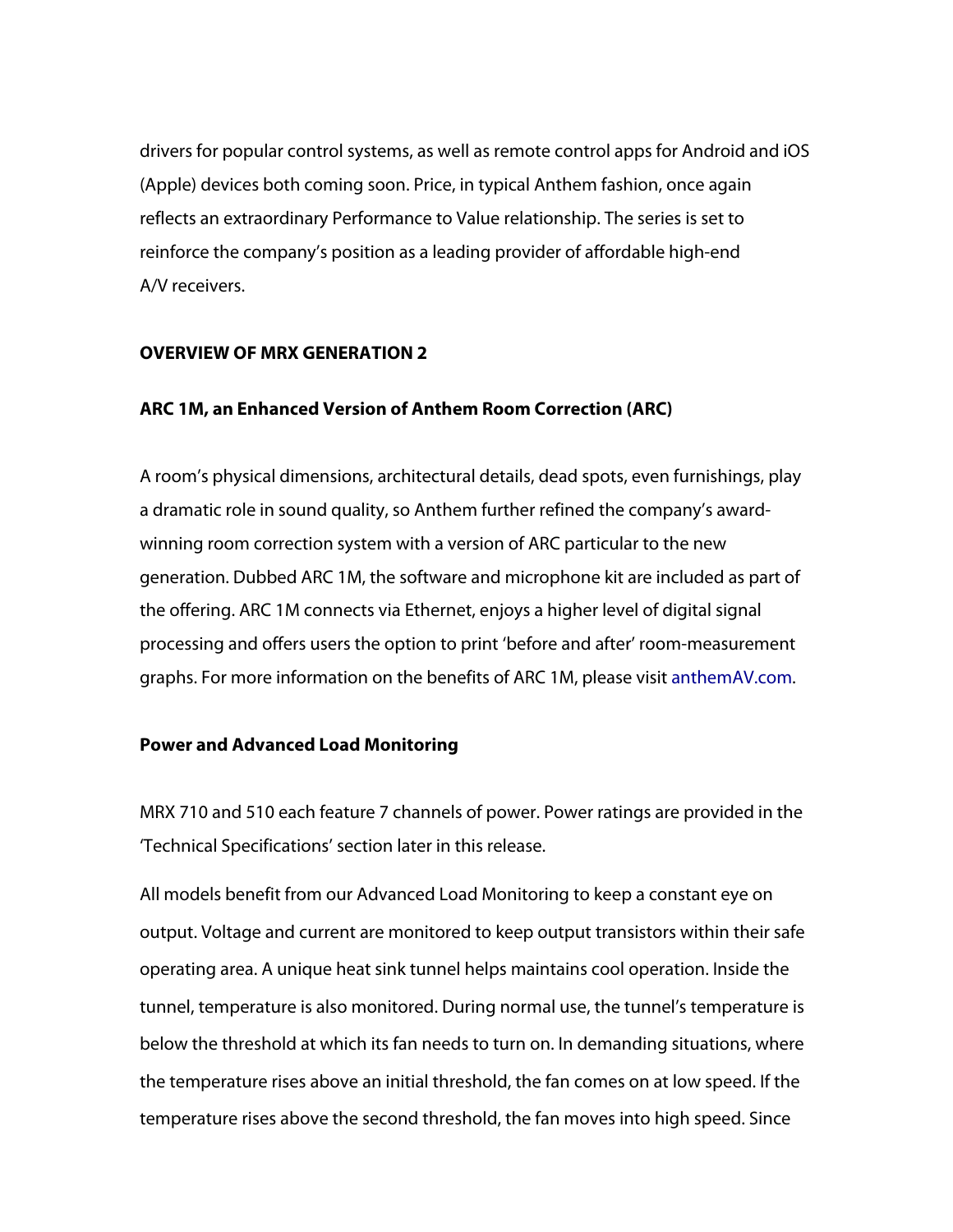the fan is designed for quiet running and music will typically play louder than the fan, fan noise is not an issue.

This proprietary design allows MRX amplifiers not only to work harder, but work harder for longer periods without shutting down. Only in extreme situations, where speaker impedance is very low and the music level excessive, will the amplifier shut down to protect itself.

## **IMPROVEMENTS AND ADDITIONS IN MRX GENERATION 2**

- 7 HDMI inputs plus a front-panel input on MRX 710 and MRX 510
- Dual HDMI outputs
- 4K upscaling and pass-through
- HDMI Audio Return channel
- Faster HDMI switching
- Up to 20 input configurations
- Software updates via the USB port
- IP control: Command set is comprehensive, yet easy to work with. Drivers for popular control systems and remote control apps for iOS (Apple) and Android are coming. Similar commands and feedback can also be used through serial control.
- Larger, easier-to-read on-screen menus and improved status displays
- Dual speaker configuration
- Speaker crossover now adjustable in 10-Hz increments
- Optical, coaxial and analog inputs send 2-channel music to Zone 2
- Bi-amping of front Left/Right channels on MRX 710 and MRX 510
- Power consumption in standby mode: <0.3 W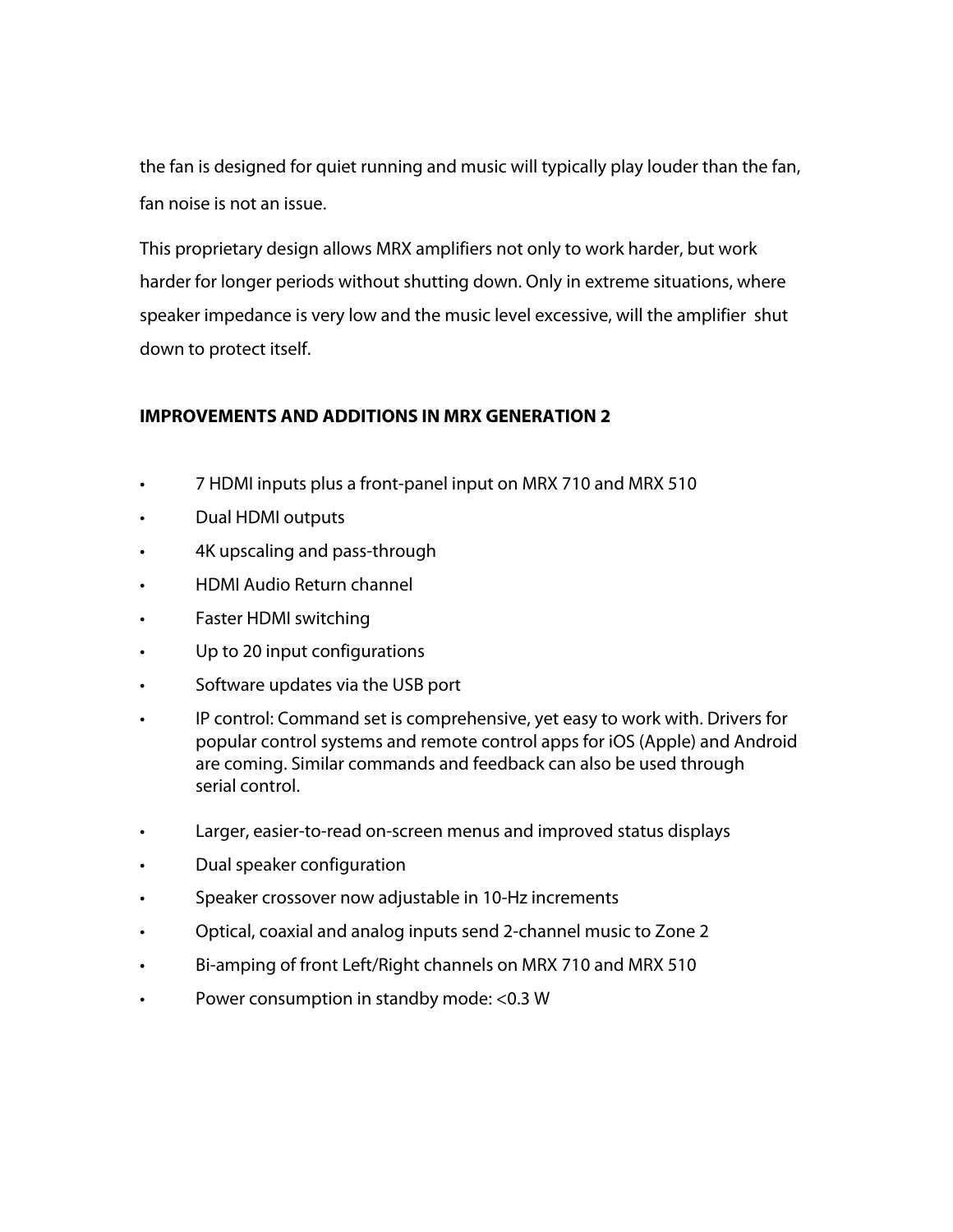# **ELEMENTS CARRIED OVER FROM MRX GENERATION 1**

### General

- Video Conversion from Composite Video and Component Video to HDMI
- 1080p24 mode
- Dolby Volume
- AM/FM Tuner
- 3D support

### Decoding

- Dolby TrueHD and Dolby Digital Plus
- DTS-HD Master Audio and High Resolution Audio

### Listening Modes

- AnthemLogic Cinema, Music
- Dolby Pro Logic IIx Movie, Music (including Center Width, Dimension and Panorama adjustments)
- DTS Neo: 6 Cinema, Music
- All-Channels All-Speaker Stereo

### Inputs

- Analog Video Inputs: 1 Composite + 2 Component
- Digital Audio Inputs: 2 Coaxial + 3 Optical
- 5 Stereo Analog RCA Inputs

### Custom Installation

- RS-232 Control
- IR Input and Emitter Output
- Trigger Output
- Second Audio Zone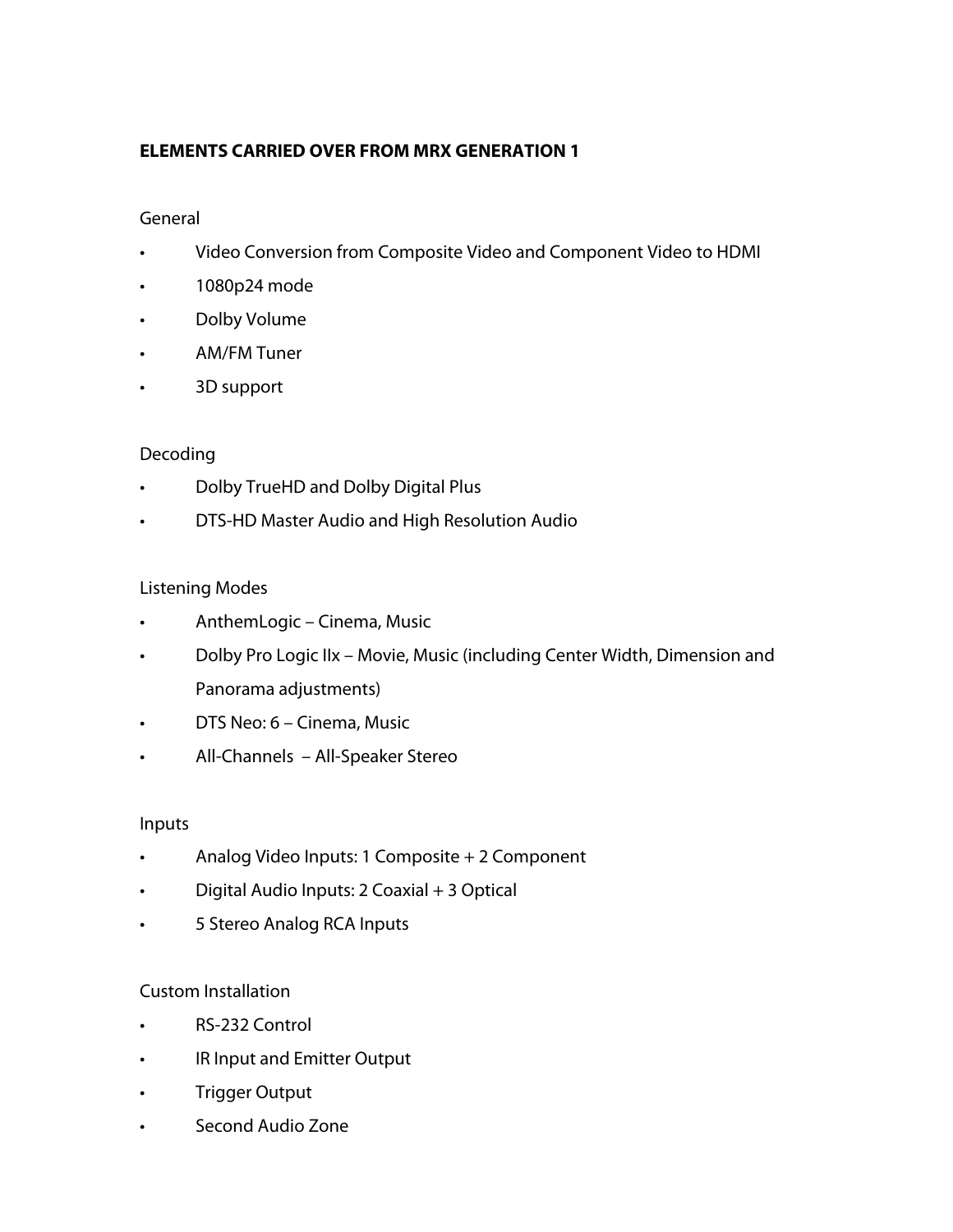### Additional Features

- Backlit Remote Control
- Sidemount Rack Kit *(sold separately)*

## Warranty

• 3 years

### **TECHNICAL SPECIFICATIONS**

#### **Preamplifier:**

| Maximum Output (<0.1% THD)                   | 3.5 Vrms, subwoofer channel 6.1 Vrms |
|----------------------------------------------|--------------------------------------|
| Frequency Response (2 Vrms output)           | 8 Hz to 28 kHz (+0, -0.25 dB)        |
| Frequency Response, Analog-Direct mode:      |                                      |
| (2 Vrms output)                              | 8 Hz to 50 kHz (+0, -0.25 dB)        |
| THD+N (2 Vrms output)                        | $<0.03\%$                            |
| S/N Ratio (2 Vrms output, IEC-A filter)      | 102 dB                               |
| L-R channel separation (analog input, 1 kHz) | 96 dB                                |

# **Preamplifier and Amplifier:**

| Frequency Response (full power output)      | 10 Hz to 30 kHz $(+0, -0.5$ dB) |
|---------------------------------------------|---------------------------------|
| THD+N (1W output)                           | $<$ 0.04% (20 Hz to 20 kHz)     |
| S/N Ratio (full power output, IEC-A filter) | 101 dB                          |

### **Amplifier:**

*Maximum continuous output into 8 ohms, 20 Hz to 20 kHz, 0.1% THD:*

| MRX 710 | 120 W (2 channels driven), 90 W (5 channels driven) |
|---------|-----------------------------------------------------|
| MRX 510 | 100 W (2 channels driven), 75 W (5 channels driven) |
| MRX 310 | 80 W (2 channels driven), 60 W (5 channels driven)  |

#### **Power Consumption:**

| Maximum                    | 500 W (MRX 710/510), 400 W (MRX 310) |
|----------------------------|--------------------------------------|
| Standby (default ECO mode) | < 0.3 W                              |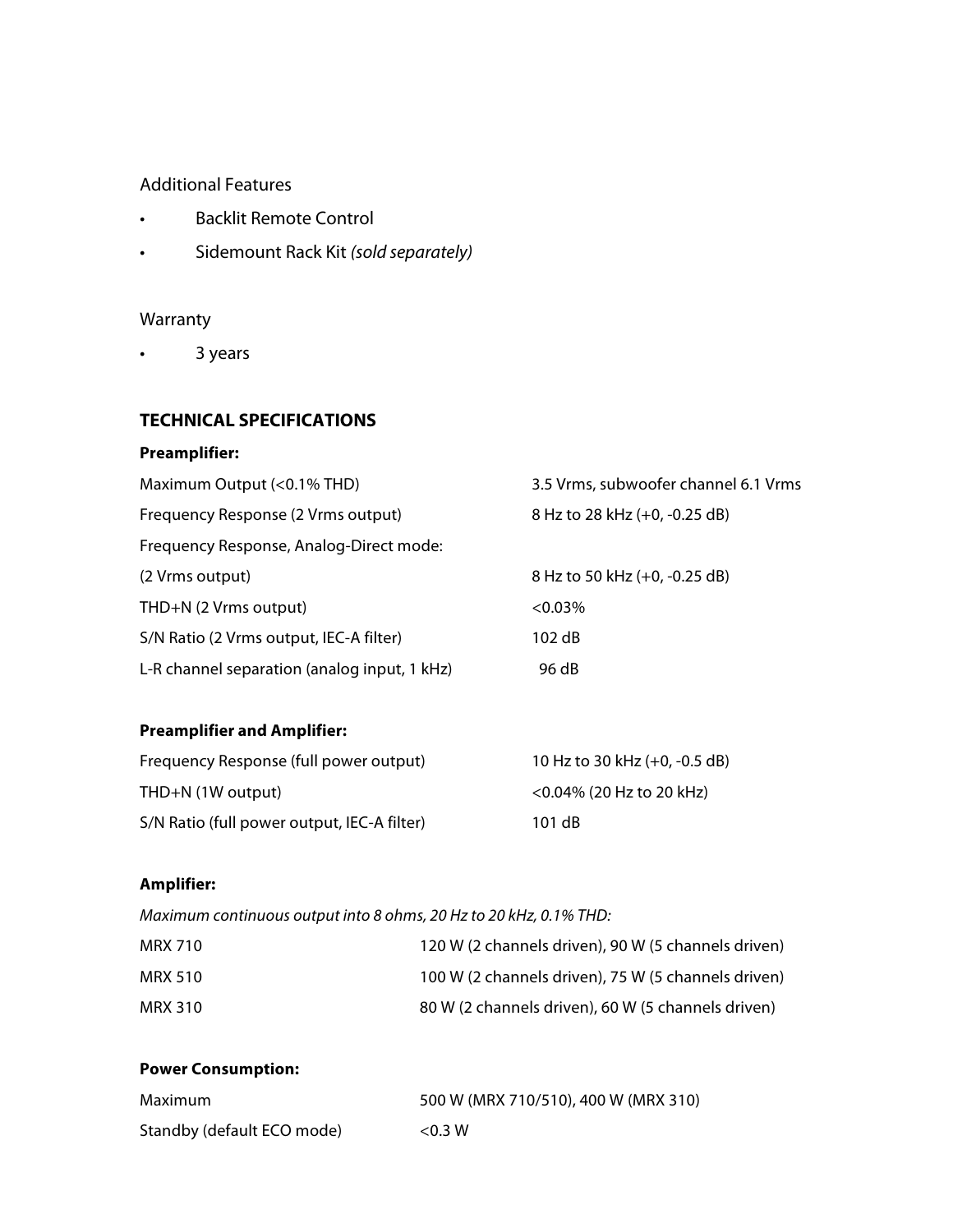| Standby IP Control enabled     | 2.0 W (1.8 W if network cable is not connected) |
|--------------------------------|-------------------------------------------------|
| Standby HDMI Bypass enabled    | 5.6 W                                           |
| Standby IP Control and Standby |                                                 |
| <b>HDMI Bypass enabled</b>     | 6.6 W                                           |

| <b>Dimensions</b> (all models): |                                                    |
|---------------------------------|----------------------------------------------------|
| Height:                         | 6-1/2" / 16.4 cm including feet, 4 rack units with |
|                                 | special rack mount                                 |
| Width:                          | 17-1/4" / 43.9 cm                                  |
| Depth:                          | 14-5/8"/37.2 cm                                    |
|                                 |                                                    |

#### **Weight** *(unpacked):*

| MRX 710: | 30.8 lb / 14.0 kg |
|----------|-------------------|
| MRX 510: | 30.2 lb / 13.7 kg |
| MRX 310: | 27.8 lb / 12.6 kg |

Anthem reserves the right to change specifications and/or features without notice as design improvements are incorporated.

US FMV: MRX 710 – \$1,999; MRX 510 – \$1,599; MRX 310. Estimated US FMV: \$1,199, estimated availability of MRX 310 is January 2014. Digital images of the entire Anthem MRX A/V receiver collection available at:

http://www.flickr.com/photos/anthemav/collections/72157629590657413/

For more information about Anthem, please visit anthemAV.com.